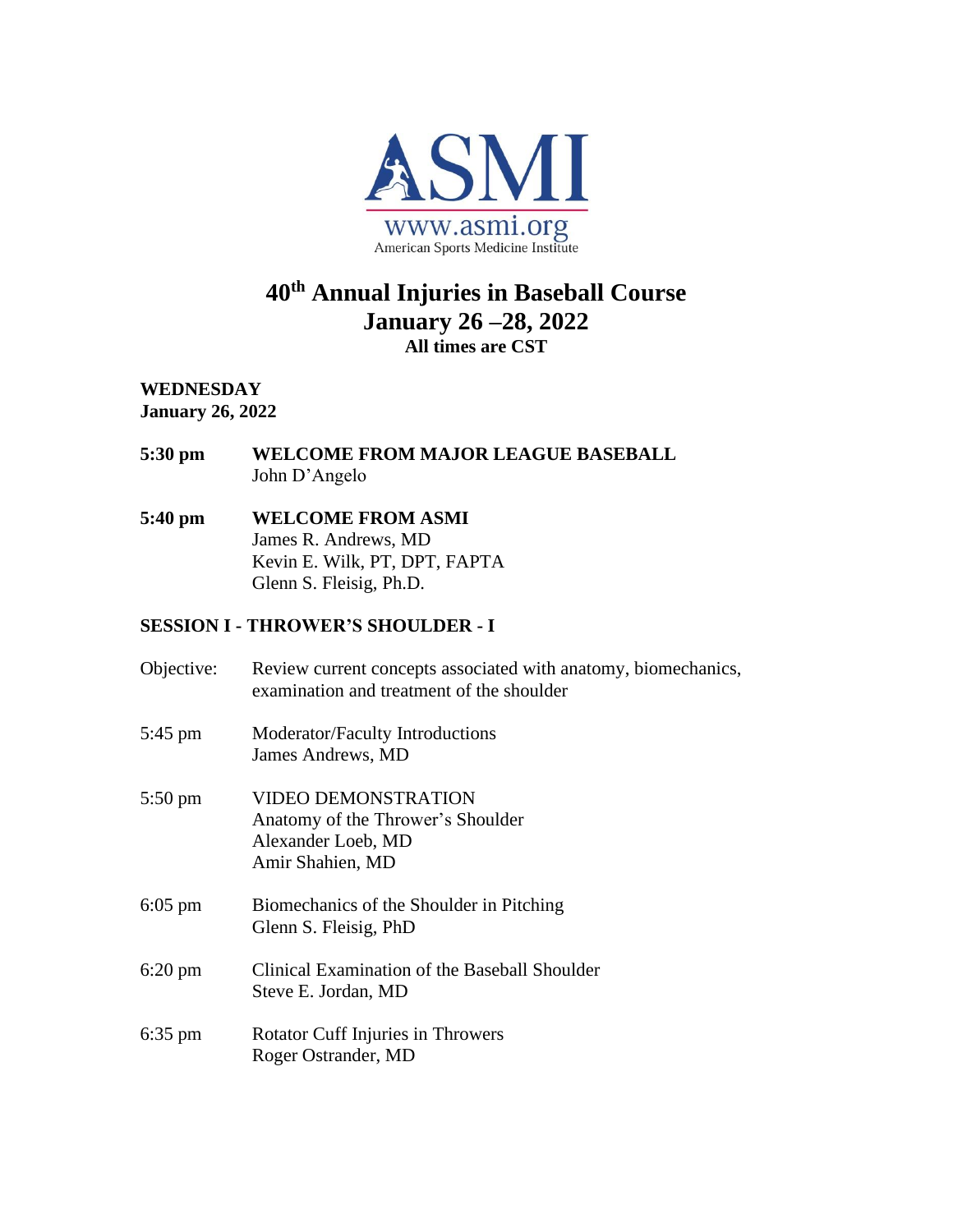| $6:50 \text{ pm}$ | <b>KEYNOTE ADDRESS</b>                                 |
|-------------------|--------------------------------------------------------|
|                   | <b>SLAP Tears in Throwers</b>                          |
|                   | Educational Grant provided by Medical Properties Trust |
|                   | E. Lyle Cain, Jr., MD                                  |
|                   |                                                        |

7:05 pm **Panel Discussion** Moderator: James R. Andrews, MD Glenn S. Fleisig, PhD Steve E. Jordan, MD Roger Ostrander, MD E. Lyle Cain, Jr., MD

# 7:25 pm **VENDOR EXHIBITS**

### **SESSION II – THROWER'S SHOULDER - II**

| Objective:        | Apply current advances in treatment and rehabilitation to injuries of the<br>throwing shoulder                                                                                                             |
|-------------------|------------------------------------------------------------------------------------------------------------------------------------------------------------------------------------------------------------|
| $7:40 \text{ pm}$ | Moderator/Faculty Introductions<br>E. Lyle Cain, Jr., MD                                                                                                                                                   |
| $7:55$ pm         | Unique Problems in the Thrower's Posterior Shoulder<br>John E. Conway, MD                                                                                                                                  |
| $8:10 \text{ pm}$ | Biceps / Labral Complex Lesions: Our Journey<br>Stephen J. O'Brien, MD, MBA                                                                                                                                |
| $8:25$ pm         | <b>SLAP Repairs and Biceps Tenodesis in Softball Players</b><br>Marcus Rothermich, MD                                                                                                                      |
| $8:40 \text{ pm}$ | <b>Rehabilitation Following Selected Shoulder Surgeries</b><br>Rafael Escamilla, PhD, PT, CSCS, FACSM                                                                                                      |
| $8:55$ pm         | <b>Panel Discussion and Case Presentations</b><br>Moderator: E. Lyle Cain, Jr., MD<br>John E. Conway, MD<br>Stephen J. O'Brien, MD, MBA<br>Glenn S. Fleisig, PhD<br>Rafael Escamilla, PhD, PT, CSCS, FACSM |
| $0.15 \text{ nm}$ | ADIOURN                                                                                                                                                                                                    |

#### 9:15 pm **ADJOURN**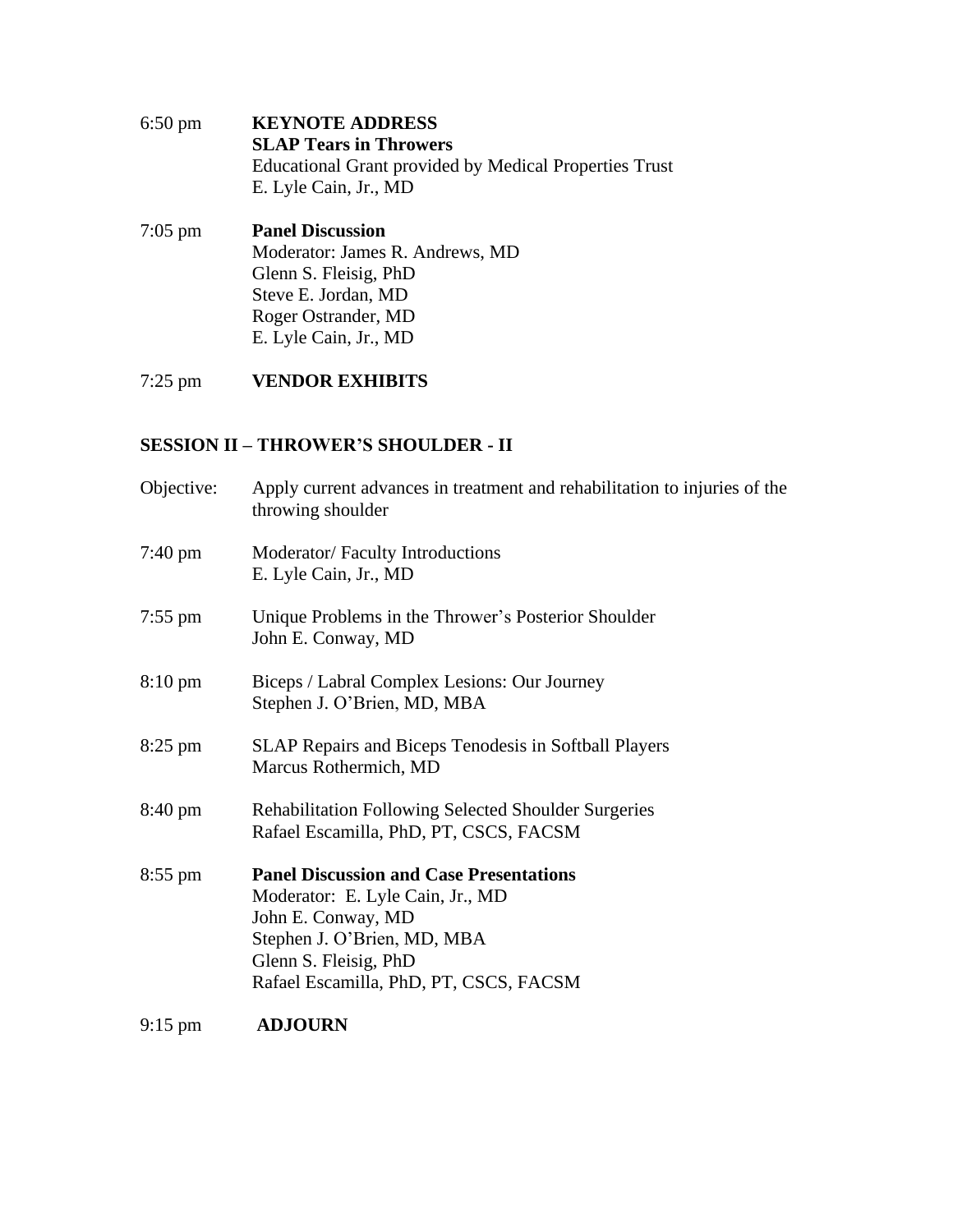## **SESSION III – THROWER'S ELBOW - I**

| Review current concepts associated with anatomy, biomechanics,<br>examination and treatment of the elbow                                                                                                 |
|----------------------------------------------------------------------------------------------------------------------------------------------------------------------------------------------------------|
| Moderator/Faculty Introductions<br>Jeffrey R. Dugas, MD                                                                                                                                                  |
| <b>VIDEO DEMONSTRATION</b><br><b>Anatomy of the Thrower's Elbow</b><br>Jake Dunn, MD<br>Garrett Schwarzman, MD                                                                                           |
| Biomechanics of the Elbow in Pitching<br>Jonathan Slowik, PhD                                                                                                                                            |
| Clinical Examination of the Elbow<br>Keith Meister, MD                                                                                                                                                   |
| It's Not Always the UCL: Evaluation of Medial Elbow Pain<br>Steve E. Jordan, MD                                                                                                                          |
| <b>KEYNOTE ADDRESS</b><br>Why Are So Many of our Youth Baseball and Softball Throwers<br><b>Getting Hurt?</b><br><b>Educational Grant provided by Project SAMson</b><br>James R. Andrews, MD             |
| Strategies and Programs to Reduce Elbow Injuries in Baseball Pitchers<br>Michael M. Reinold, DPT, SCS, ATC, CSCS                                                                                         |
| <b>Panel Discussion</b><br><b>Moderator: Jeffrey R. Dugas, MD</b><br>Jonathan Slowik, PhD<br>Keith Meister, MD<br>Steve E. Jordan, MD<br>James R. Andrews, MD<br>Michael M. Reinold, DPT, SCS, ATC, CSCS |
|                                                                                                                                                                                                          |

7:25 pm **VENDOR EXHIBITS**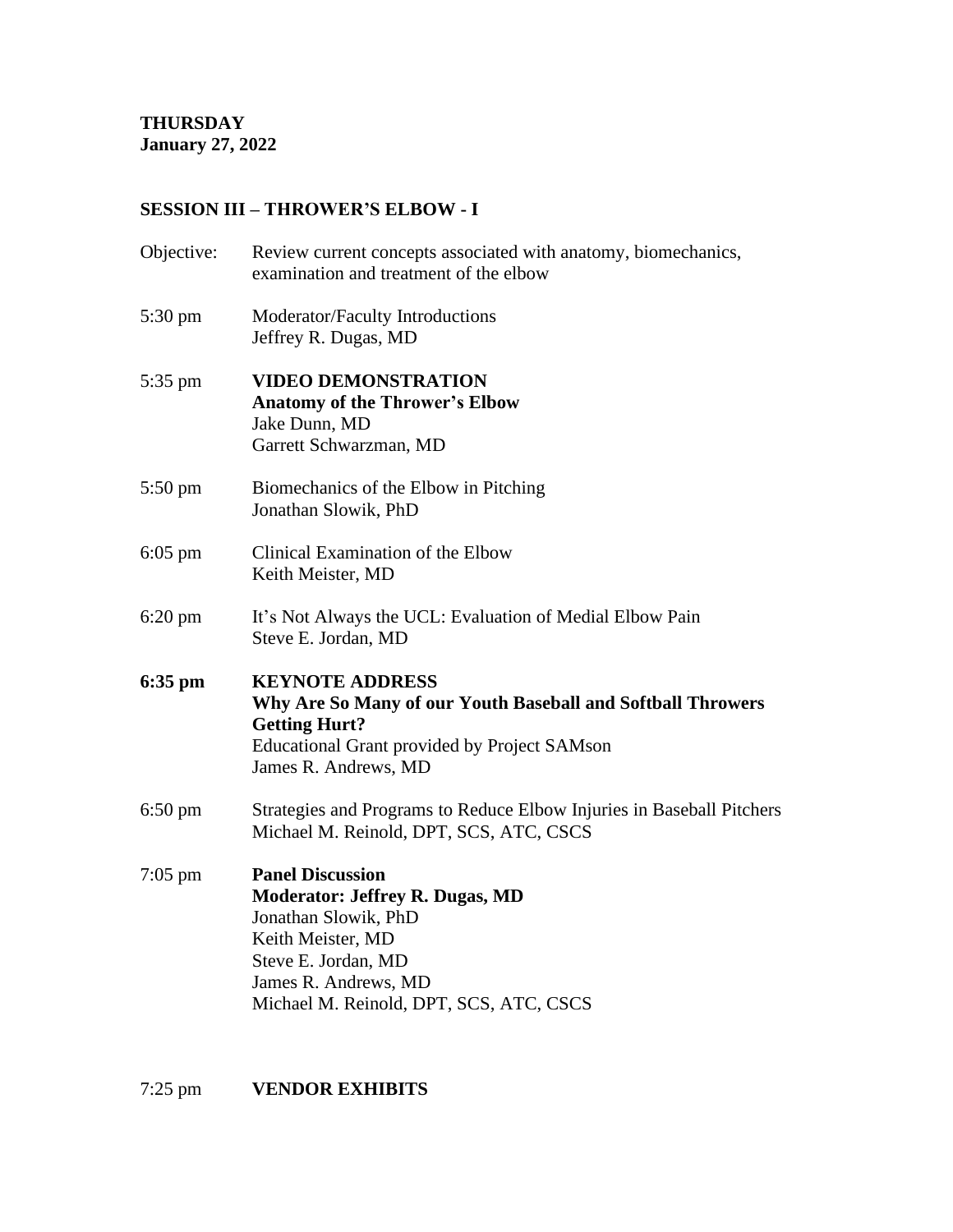### **SESSION IV – ELBOW - II**

| Objective:        | Discuss the treatment and rehabilitation of injuries to the elbow                                                                                                                                                                  |
|-------------------|------------------------------------------------------------------------------------------------------------------------------------------------------------------------------------------------------------------------------------|
| $7:40 \text{ pm}$ | Moderator/Faculty Introductions<br>Keith Meister, MD                                                                                                                                                                               |
| $7:45$ pm         | Non-Operative Treatment of the Thrower's Elbow<br>Lenny Macrina, MSPT, SCS, CSCS                                                                                                                                                   |
| $8:00 \text{ pm}$ | <b>KEYNOTE ADDRESS</b><br><b>UCL Repair with Augmented Internal Brace</b><br>Educational Grant provided by ASMI Endowment Fund<br>Jeffrey R. Dugas, MD                                                                             |
| $8:15$ pm         | OCD of the Capitellum<br>Marcus Rothermich, MD                                                                                                                                                                                     |
| 8:30 pm           | How Are We Doing in 2022? Outcomes of UCL Reconstruction<br>E. Lyle Cain, Jr., MD                                                                                                                                                  |
| 8:45 pm           | Can We Improve Out Technique: New Ideas/Techniques in UCL<br>Reconstruction?<br>Keith Meister, MD                                                                                                                                  |
| $9:00 \text{ pm}$ | Rehabilitation Following Elbow Surgery: UCL Reconstruction, Repairs &<br>More<br>Kevin E. Wilk, PT, DPT, FAPTA                                                                                                                     |
| $9:15$ pm         | <b>Panel Discussion and Case Presentations</b><br><b>Moderator: Keith Meister, MD</b><br>Lenny Macrina, MSPT, SCS, CSCS<br>Jeffrey R. Dugas, MD<br>Marcus Rothermich, MD<br>E. Lyle Cain, Jr., MD<br>Kevin E. Wilk, PT, DPT, FAPTA |

9:35 pm **ADJOURN**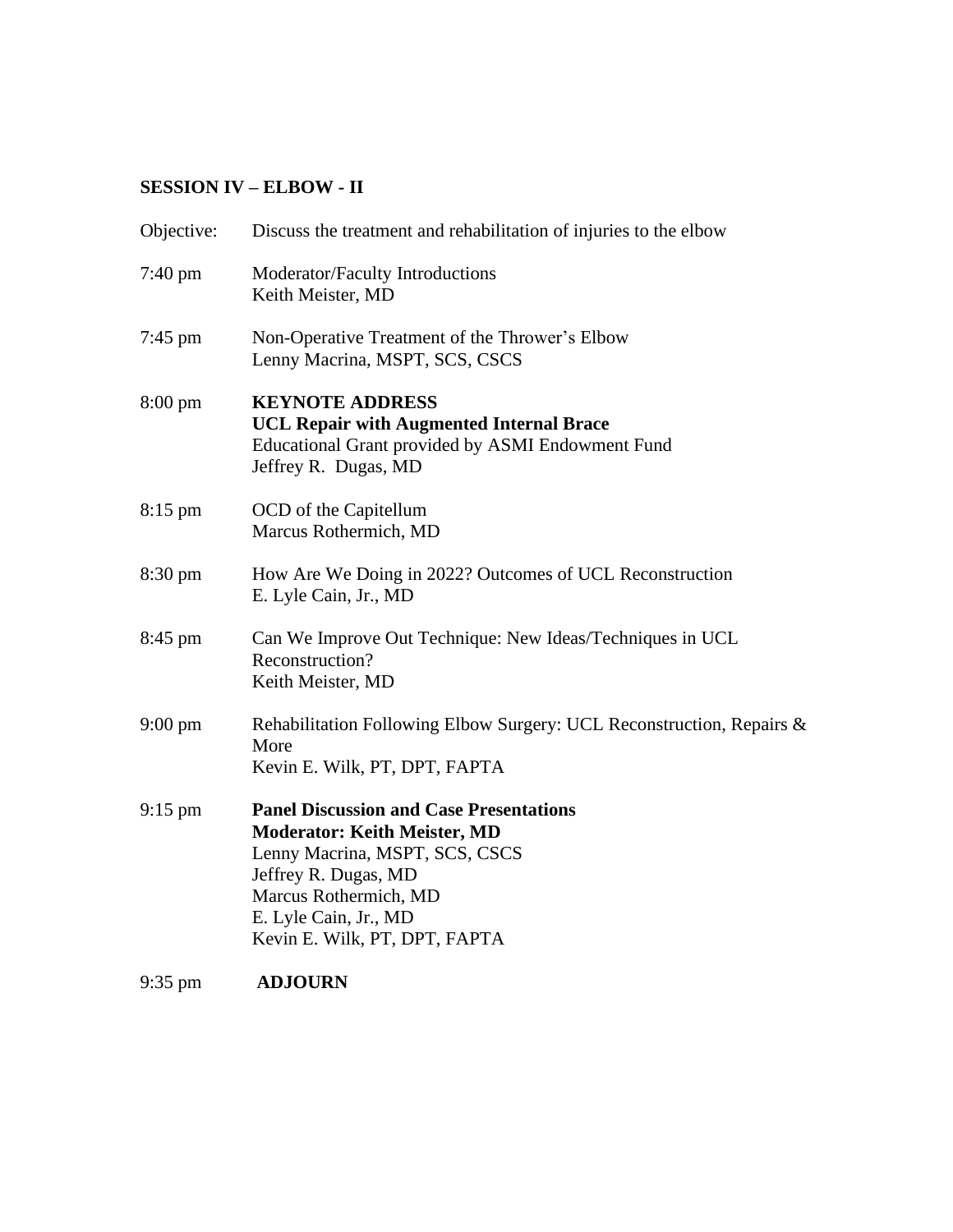**FRIDAY January 28, 2022** 

| $5:00 \text{ pm}$ | Moderator/Faculty Introductions<br>Kevin E. Wilk, PT, DPT, FAPTA                                                                                                                                                                 |
|-------------------|----------------------------------------------------------------------------------------------------------------------------------------------------------------------------------------------------------------------------------|
| $5:05$ pm         | <b>GOLDBERG MUELLER KEYNOTE ADDRESS ON INJURY</b><br><b>PREVENTION</b><br><b>Research-Based Prevention of Pitching Injuries</b><br>Educational Grant provided by USA Baseball<br>Glenn S. Fleisig, PhD                           |
| $5:25$ pm         | Recognition and Treatment of Common Hip Disorders in Baseball Players<br>Benton Emblom, MD                                                                                                                                       |
| Objective:        | <b>SESSION V - REHABILITATION</b><br>Review current advances in baseball rehabilitation                                                                                                                                          |
| $5:40 \text{ pm}$ | Training the Scapula for Performance<br>Russ Paine, PT                                                                                                                                                                           |
| $5:55$ pm         | Techniques to Enhance Performance Through Specific Training<br>Techniques & Recovery Techniques<br>Robert E. Mangine, PT, MEd, ATC                                                                                               |
| $6:10 \text{ pm}$ | <b>KEYNOTE ADDRESS</b><br><b>Functional Testing for Return Throwing Following Injury</b><br>Educational Grant provided by ASMI Endowment Fund<br>Kevin E. Wilk, PT, DPT, FAPTA                                                   |
| $6:25$ pm         | Validation of Specific Functional Tests for the Overhead Athlete<br>George Davies, DPT, MEd, PT, SCS, ATC, LAT, CSCS, PES, FAPTA                                                                                                 |
| $6:40 \text{ pm}$ | Training the Core for Baseball & Painfree Function<br>Lewis Lupowitz, PT, DPT, CSCS, FRCms                                                                                                                                       |
| $6:55$ pm         | <b>Panel Discussion</b><br>Moderator: Kevin E. Wilk, PT, DPT, FAPTA<br>Russ Paine, PT<br>Robert E. Mangine, PT, MEd, ATC<br>George Davies, DPT, MEd, PT, SCS, ATC, LAT, CSCS, PES, FAPTA<br>Lewis Lupowitz, PT, DPT, CSCS, FRCms |